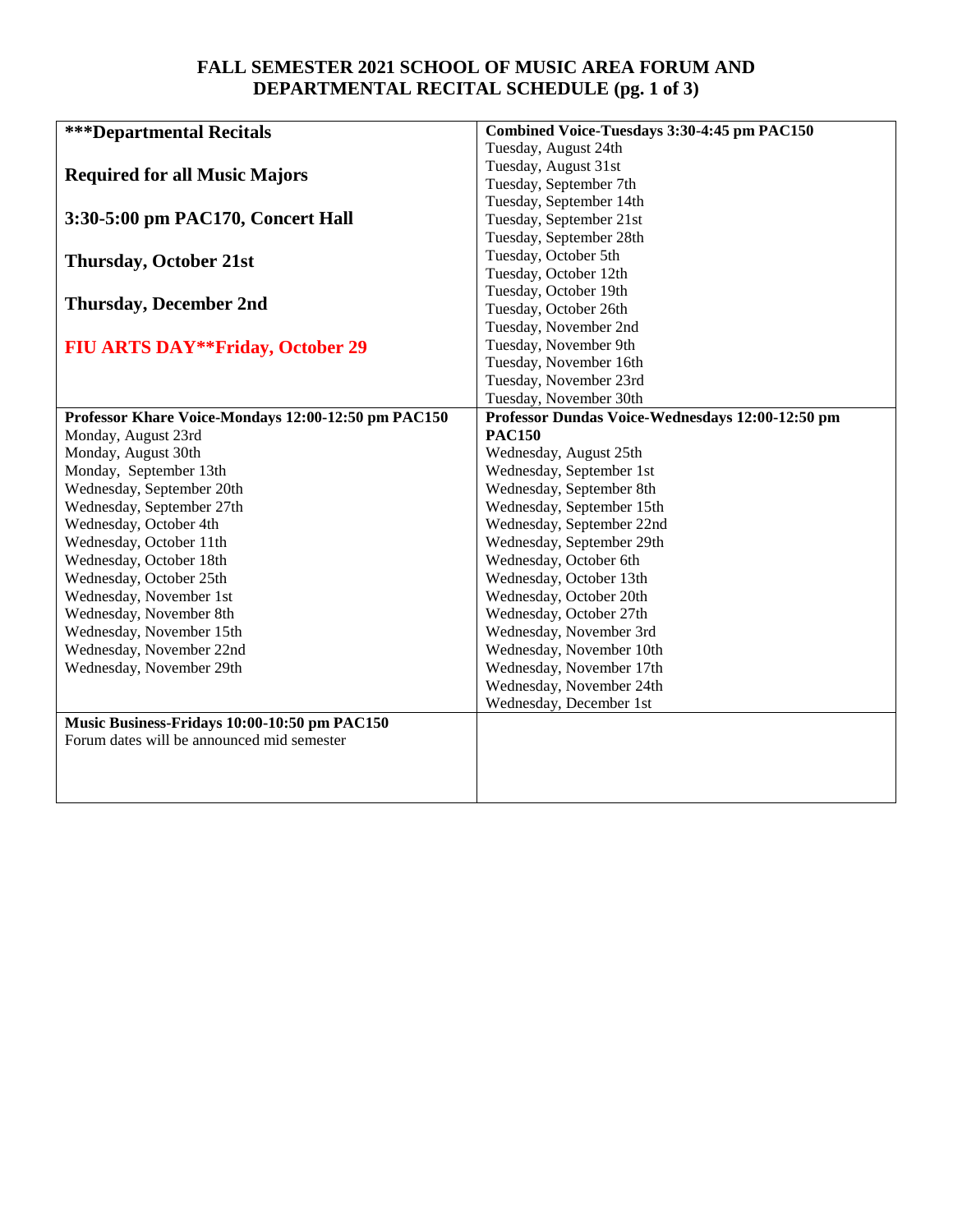## **FALL SEMESTER 2021 SCHOOL OF MUSIC AREA FORUM AND DEPARTMENTAL RECITAL SCHEDULE (pg. 2 of 3)**

| Jazz-Fridays 12:00-12:50 pm PAC157                            | Music Education-Fridays 11:00-11:50 am PAC157                     |
|---------------------------------------------------------------|-------------------------------------------------------------------|
| Friday, August 27th                                           | Friday, August 27th                                               |
| Friday, September 3rd                                         | Friday, September 3rd                                             |
| Friday, September 10th                                        | Friday, September 10th                                            |
| Friday, September 17th                                        | Friday, September 17th                                            |
| Friday, September 24th                                        | Friday, September 24th                                            |
| Friday, October 1st                                           | Friday, October 1st                                               |
| Friday, October 8th                                           | Friday, October 8th                                               |
| Friday, October 15th                                          | Friday, October 15th                                              |
| Friday, October 22nd                                          | Friday, October 22nd                                              |
| Friday, October 29th                                          | Friday, October 29th                                              |
| Friday, November 5th                                          | Friday, November 5th                                              |
| Friday, November 12th                                         | Friday, November 12th                                             |
| Friday, November 19th                                         | Friday, November 19th                                             |
| Friday, December 3rd                                          | Friday, December 3rd                                              |
|                                                               |                                                                   |
| Piano-Fridays 10:00-11:30 am PAC170<br>Friday, September 10th | <b>Strings</b><br>Tuesday 9/28 - WPAC 170 3:30pm to 5:30pm        |
|                                                               |                                                                   |
| Friday, September 24th                                        | Thursday 10/14 WPAC 157 3:30pm to 5pm                             |
| Friday, October 22nd                                          | Thursday, 11/4 - WPAC 157 3:30pm to 5pm                           |
| Friday, November 19th                                         | Tuesday, 11/16 - WPAC 157 3:30pm to 5pm                           |
|                                                               |                                                                   |
|                                                               |                                                                   |
|                                                               |                                                                   |
|                                                               |                                                                   |
| Classical Guitar-Fridays 3:30-4:30 pm PAC157                  | Winds/Percussion-Fridays 1:00-1:50 pm PAC170                      |
| Friday, August 27th                                           | Friday, August 27th                                               |
| Friday, September 3rd                                         | Friday, September 24th                                            |
| Friday, September 10th                                        | Friday, October 1st???                                            |
| Friday, September 17th                                        | Friday, October 8th                                               |
| Friday, September 24th                                        | Friday, October 15th                                              |
| Friday, October 1st                                           | Friday, November 5th                                              |
| Friday, October 8th                                           | Friday, November 12th                                             |
| Friday, October 15th                                          | Friday, November 19th                                             |
| Friday, October 22nd                                          | Friday, December 3rd                                              |
| Friday, October 29th                                          |                                                                   |
| Friday, November 5th                                          |                                                                   |
| Friday, November 12th                                         |                                                                   |
| Friday, November 19th                                         |                                                                   |
| Friday, December 3rd                                          |                                                                   |
|                                                               |                                                                   |
| Jazz Vocal-Fridays 1:00-1:50 pm PAC157                        | <b>Composition-Please see the full Composition forum schedule</b> |
| Friday, August 27th                                           | below on page 3**                                                 |
| Friday, September 3rd                                         |                                                                   |
| Friday, September 10th                                        |                                                                   |
| Friday, September 17th                                        |                                                                   |
| Friday, September 24th                                        |                                                                   |
| Friday, October 1st                                           |                                                                   |
| Friday, October 8th                                           |                                                                   |
| Friday, October 15th                                          |                                                                   |
| Friday, October 22nd                                          |                                                                   |
| Friday, October 29th                                          |                                                                   |
| Friday, November 5th                                          |                                                                   |
| Friday, November 12th                                         |                                                                   |
| Friday, November 19th                                         |                                                                   |
| Friday, December 3rd                                          |                                                                   |
|                                                               |                                                                   |
|                                                               |                                                                   |